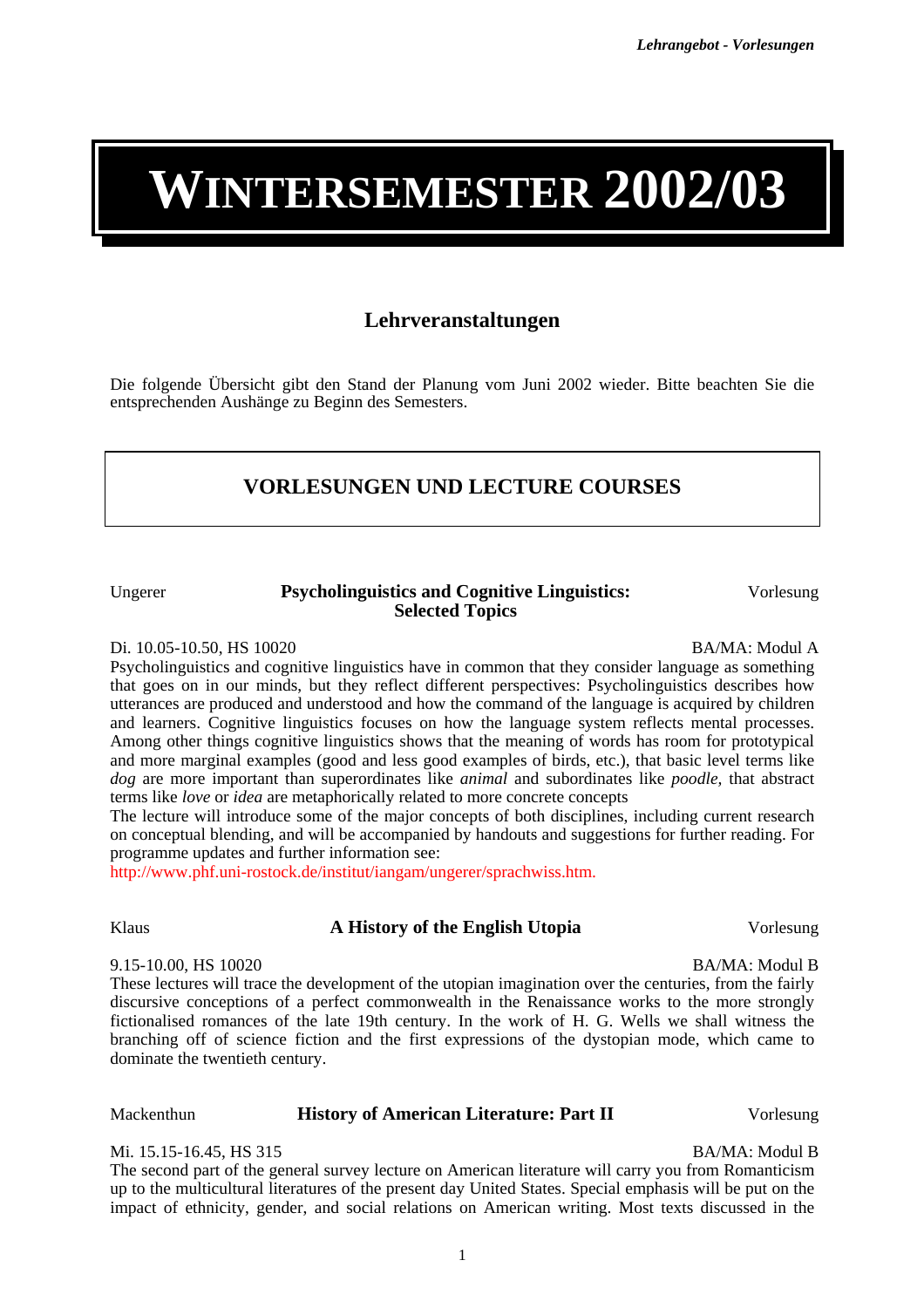lecture are included in the *Heath Anthology of American Literature*, ed. Paul Lauter (2 vols., Fourth edition); purchase is recommended to students planning to specialize in American Studies.

#### Linke **Media Studies into Cultural Studies** Lecture Course

#### Mo. 11.15-12.45, HS 218 BA/MA: Modul C

This course will start with a discussion of the terms "media" and "culture" and an outline of the fields of media studies and cultural studies. It will proceed with a more detailed look at the various aspects of media studies such as the system of media, institutions, audiences, and individual media such as the press, radio, TV and film. The focus will be on British and U.S. media, and in the practical sections we will discuss examples from the press, TV and film as cultural material. A bibliography will be provided along with the lecture.

#### Siebold **Spracherwerb und Englischunterricht** Lecture Course

#### Do. 9.15-10.45, HS 315 BA/MA: Modul VK 1

Auch für Lehramt Grundschule und BA/MA (anstatt *PS Approaches to Language Learning*). Wie lernen Menschen Sprachen? Zunächst wird der Frage nachgegangen, wie Kinder ihre Muttersprache erwerben. Im Mittelpunkt des Seminars steht jedoch der Zweitsprachenerwerb. Darunter sind die Voraussetzungen sowie die Art und Weise zu verstehen, wie Menschen außerhalb und innerhalb des Klassenraums andere Sprachen als ihre Muttersprache erwerben. Das Seminar gibt eine Einführung in wichtige Fragestellungen, Methoden und Ergebnisse der Zweitsprachenerwerbsforschung. Das Schwergewicht liegt dabei auf möglichen Schlussfolgerungen für den Englischunterricht: Wie verhelfen die Erkenntnisse der Zweitsprachenerwerbsforschung zu Einsichten in Wege und Grenzen des beruflichen Handelns künftiger Englischlehrerinnen und -lehrer?

#### Bös **Varieties of English – an Introduction** Lecture Course

#### Mi. 11.15-12.45, HS 10020 BA/MA: Modul A

Even after a short telephone call two complete strangers might be able to tell where the other comes from and what class or ethnic group s/he belongs to. It is the way people speak that reflects their regional and also their social background. This lecture course aims to provide an overview of different varieties influenced by an interplay of variables such as region, education, ethnicity and gender. We will examine the main national varieties (British English, American English, Australian English), but also varieties with a more local colour (e.g. Cockney), differences between men's and women's language and sociolects such as Black English Vernacular. In addition, the course includes discussions about the status of Standard English in contrast to non-standard varieties.

A selected bibliography and topics for presentations and papers will be provided at the beginning of the term.

# **Grundstudium**

# **Literaturwissenschaft**

#### **Grundkurs: Einführung in die britische und amerikanische Literaturwissenschaft A + B**

Gruppe A (Klaus): Di. 13.00-15.15, R. 8028 Gruppe B (Schmitt-Kilb): Di. 15.00-17.15, R. 8023 Nur für Lehramtsstudierende und Wiederholer

BA/MA: Modul B

Übung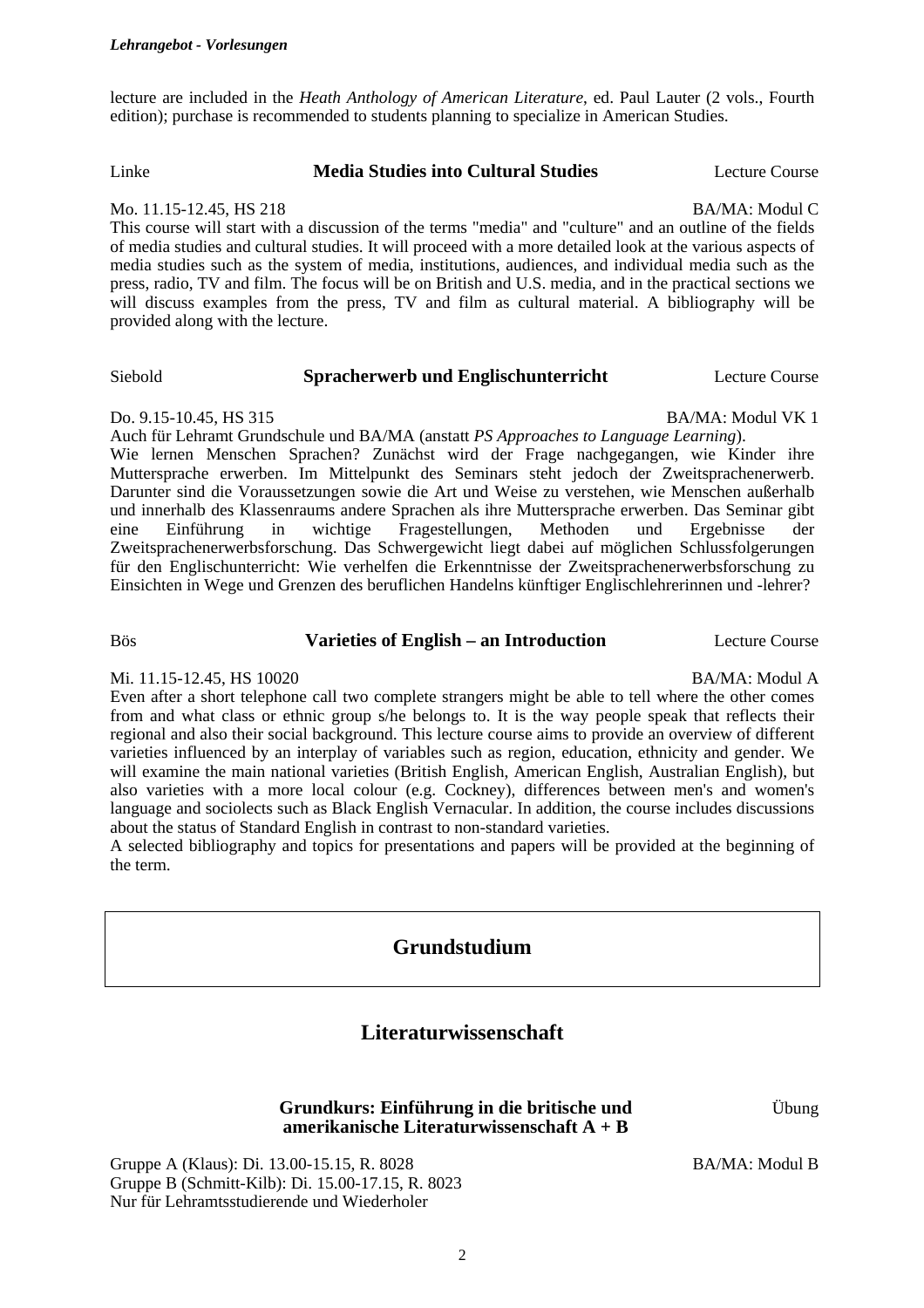Der Kurs möchte mit Grundbegriffen und zentralen Fragestellungen der Literaturwissenschaft unseres Faches vertraut machen, also in die Teilbereiche Literaturtheorie, Textanalyse und Literaturgeschichte einführen. Anhand von Werken aus unterschiedlichen Perioden, Gattungen und Kulturkreisen soll ein Eindruck von dem weiten Gegenstandsbereich der englischen und amerikanischen Literaturwissenschaft vermittelt und zugleich eine Anleitung zum Umgang mit Texten gegeben werden.

Eine Sitzung beginnt üblicherweise mit der gemeinsamen Interpretation eines Textes und geht dann, darauf aufbauend, in eine systematische Informationsbereitstellung durch den Lehrenden über.

#### Schmitt-Kilb **Modernism and the Novel: The Case of Virginia Woolf**

#### Do. 15.15-16.45, R. 8023 BA/MA: Modul B

In the first half of the  $20<sup>th</sup>$  century Virginia Woolf was, together with James Joyce, at the forefront of experimental prose writing in English. The seminar will focus on four novels – *The Voyage Out* (1915), *Mrs. Dalloway* (1925), *To the Lighthouse* (1927) and *The Waves* (1931) – thus tracing Woolf's development from a rather "realistic" (in the sense of  $19<sup>th</sup>$  century literary realism) to a more subjectivist, impressionistic, "modernist" style. To do this, we will first have to find out what literary modernism is all about. Several key terms (realism, modernism, impressionism, *Bewusstseinskunst*, stream-of-consciousness-technique, etc.) will be introduced and discussed. As Virginia Woolf was also a brilliant literary critic and essayist who defined her understanding of modernism by commenting intensively on her own literary preferences and standards, we will also consider several essays ("Modern Fiction", "Mr. Bennett and Mrs. Brown") and the lecture series *A Room of One's Own*  (1929). This will heighten our understanding of how questions of gender and feminism influenced Woolf's modernist aesthetics.

#### Mackenthun **Edgar Allan Poe and the Horrors of the Enlightenment**

#### Mi. 11.15-12.45, R. 8023 BA/MA: Modul B

This course is meant to introduce you to the work of Edgar Allan Poe, the master of the supernatural, inventor of the detective tale, and master of dark Romanticism. Poe counters the belief, predominant in the 'Age of Reason,' that we can be in full control of our actions with tales about human madness, and his fictions of supernatural horror contest the widespread certainty that every natural phenomenon can be explained scientifically. We will therefore read Poe's stories both as an introduction to and a critique of key concepts of the (American and European) Enlightenment and place them alongside selected Enlightenment texts on madness, illness and death; crime, race and slavery; the state of women; nature and the sublime; travel and discovery, and, of course, revolution. In the term break participants should purchase and start reading Edgar Allan Poe, *The Fall of the House of Usher and Other Writings*. Ed. David Galloway (Penguin Classics). Copies are on order at Thalia bookstore. Additional texts will be found in a mastercopy.

#### Wallat **Sylvia Plath** Proseminar

Do. 9.15-10.45, HS 14 BA/MA: Modul B

The novel *The Bell Jar* (1963) and the various collections of her poems secured for Sylvia Plath the position of one of the most important women writers in the USA. Plath's work is valuable for its stylistic accomplishments and its brusque expression of themes of gender conflicts, broken families and economic inequality. Her novel and her numerous poems, foreshadowing the feminist writing of the 1960s and the 1970, are also valuable for their ability to reach today's readers, because they are concerned with problems of American culture.

This course provides an introduction to one of the main representatives of "confessional poetry" and 20th century American literature. Reading will include a variety of her most famous poems and her novel *The Bell Jar* (1963)*.* Participants will also read the novel and the poems in their capacity to mirror crucial social, cultural and political issues in the second half of the 20th century. Special emphasis will be put on the discussion of exemplary critical essays about her art.

Proseminar

Proseminar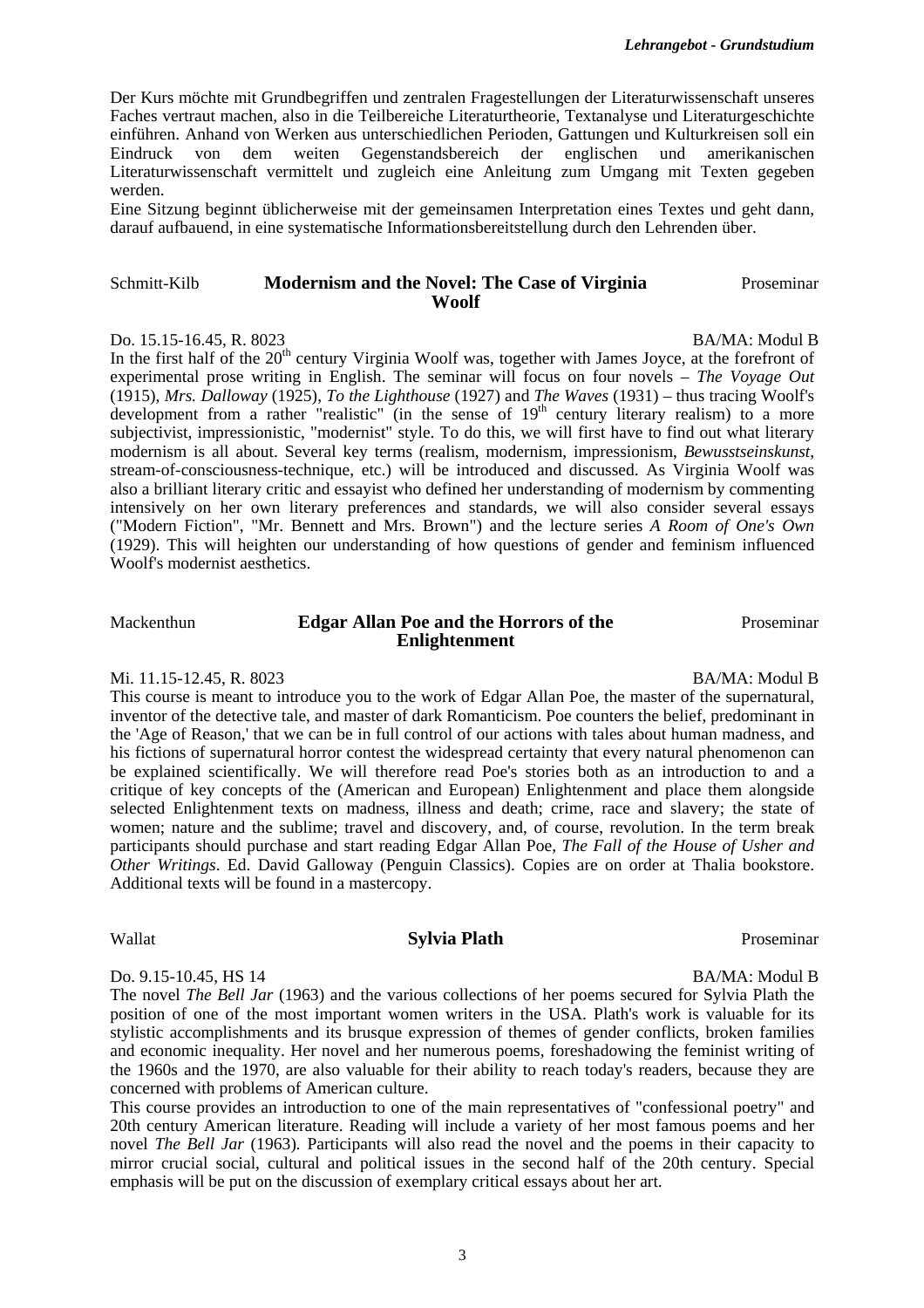### *Lehrangebot - Grundstudium*

A reader with a selection of poems and a list of topics for term papers will be provided at the beginning of the course. The novel will be available at the "Universitätsbuchhandlung Thalia".

*The Bell Jar* (1963)

Wallat **Modern American Short Stories** Proseminar

Mo. 9.15-10.45, R. 229 BA/MA: Modul B

The seminar aims at the introduction to modern American authors of the first decades of the 20th century: Sherwood Anderson, Ernest Hemingway, F. Scott Fitzgerald, John Steinbeck, William Faulkner and Katherine Anne Porter.

Based on the introductory seminar to British and American literature, this course is meant to deal with the *American short story* and examine the achievements of main authors of modern American literature at the beginning of the 20th century. A major subject of consideration will be the "Lost Generation" and its importance to contemporary American literature.

Special emphasis will also be put on the artistic presentation of American history and culture. Thus, discussions, presentations and term papers will include the analysis of various aspects of American history and culture.

A selected bibliography together with a reader and a list of topics for term papers will be provided at the beginning of the course. The anthology of stories will be available at the "Universitätsbuchhandlung Thalia".

Schunck, Ferdinand (Hrsg.) (1995): *Modern American Short Stories,* Stuttgart: Reclam.

# **Sprachwissenschaft**

| Grundkurs Sprachwissenschaft $A + B + C$ | Ubung |
|------------------------------------------|-------|
|------------------------------------------|-------|

Gruppe A (Bartels): Di. 11.15-12.45, HS 14

Gruppe B (Bockholt): Mo. 13.15-14.45, R. 8028

Gruppe C (Bartels): Mi. 13.15-14.45, R. 8028

In diesem einführenden Grundkurs in das Fachgebiet der Sprachwissenschaft soll ein erster Überblick über die Begriffe und Gegenstandsbereiche vermittelt werden. Hierbei zählt die Betrachtung der relevantesten Gesichtspunkte der Lautbildung und Betonung (phonetics, phonology) ebenso zum Curriculum wie die Form und Bedeutung von Wörtern (morphology, semantics) und die Satzanalyse (syntax). Nachfolgend sollen ganze Texte, ferner deren sprachliche Verknüpfung (cohesion) sowie Informationsgliederung (Thema - Rhema) analysiert werden.

Neben diesen Grundgerüsten der Sprachwissenschaft sollen auch weitere interessante Teilgebiete kurz vorgestellt werden. Dazu zählt u.a. die Pragmatik, welche sich mit der Bedeutung und Wirkung von Äußerungen beschäftigt, und die Soziolinguistik, die soziale und regionale Varietäten einer Sprache (z.B. British English, American English, Indian English) untersucht.

Gruppe A: Mo. 9.15-10.45, HS 10020

Gruppe B: Mo. 11.15-12.45, R. 8023

This course provides an introduction to the analysis of English sentences. This will include forms and structures of simple and complex sentences (finite clauses, infinitive and participle constructions) as well as syntactic functions of word groups and subclauses. It will also deal with the grammatical

BA/MA: Modul A

Garbe **Fundamentals of Grammar A + B** Lecture Course

BA/MA: Modul A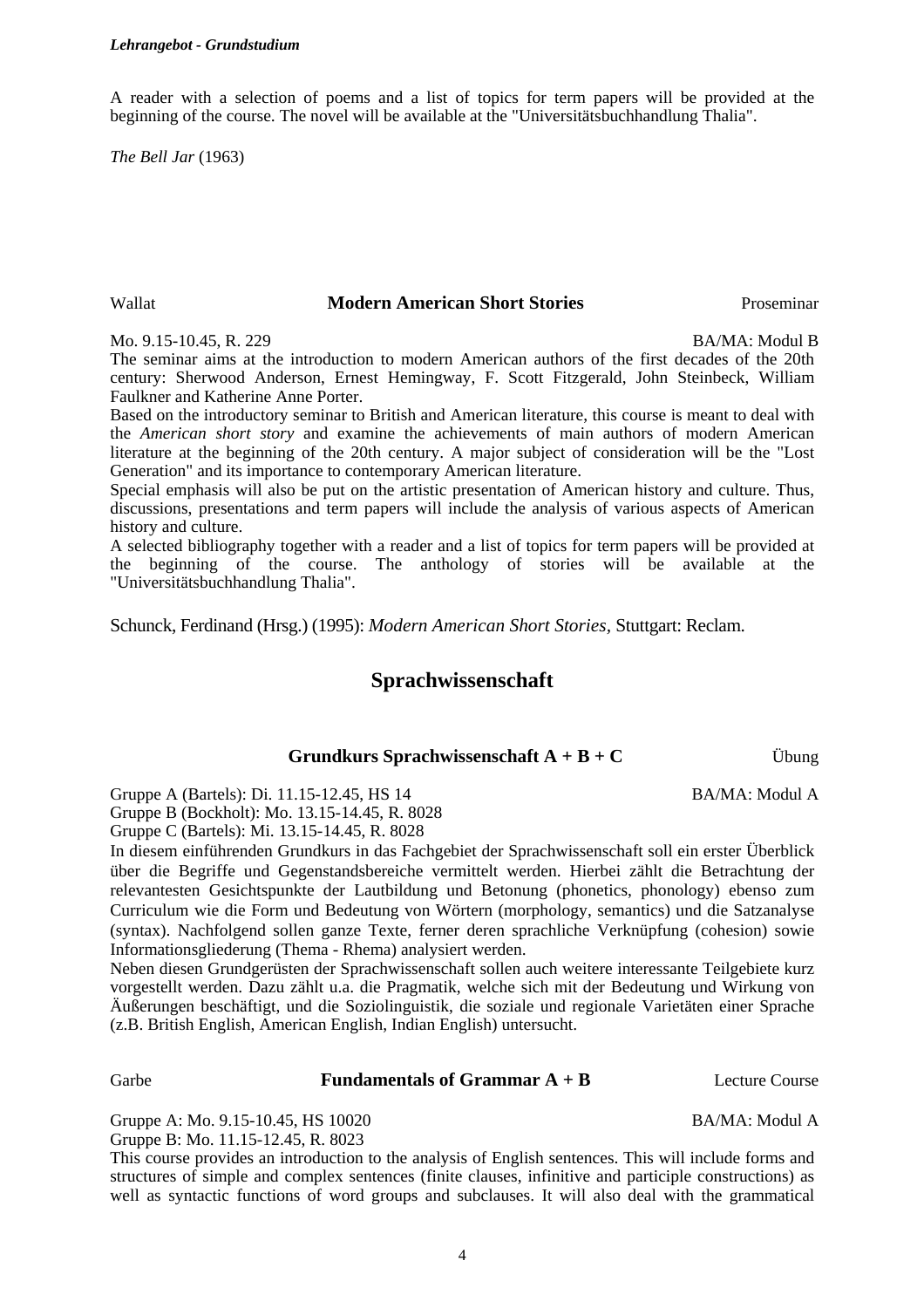categories of the verb (mainly tense and aspect), which means discussing and practising the use of English verb phrases, and considering similarities and differences between English and German.

Alexander, L.G. (1988) *English Grammar*, Longman. Greenbaum, S. and R. Quirk (1993) *A Student's Grammar of the English Language*, Longman. Greenbaum, S. (1991) *An Introduction to English Grammar*, Longman. Huddleston, R. (1990) *English Grammar. An Outline*, CUP.

#### Hoppe **English Phonetics and Oral Presentation A + B** Übung

Gruppe A: Di. 8.15-9.00, R. 7023 Gruppe B: Di. 11.15-12.00, R. 7023

This course is a single period combining lecture and practical exercises. The theoretical introductions are presented in the context of a general theory on speech sounds (phonetics) and how they function n the language (phonology). Main areas for practice in the language laboratory will include RP vowels and consonants, stress, intonation, rules for linking, reduction, and the pronunciation of short texts.

Highly individualized tapes are available for use in the classroom or at home. The course-book will prepare students to pass both the oral and written tests. It contains all of the necessary theory, a large number of exercises, a key, a glossary of phonetic terms, texts for transcriptions, and the texts of the cassettes, which can be loaned to the user upon request.

Hoppe, R. (1990) *English Phonetics and Phonology,* Rostock (wird im Kurs ausgegeben). A Pronouncing Dictionary. Recommendations in the course.

Hoppe **Additional Phonetic Exercises A + B** Übung

Gruppe A: Do. 8.15-9.00, R. 7023

Gruppe B: Di. 12.05-12.50, R. 7023

The prerequisite for this single period is that students have already attended the introductory course `English Phonetics and Phonology´. The practical exercises done during this course include reading texts with emphasis on intonation, transcribing texts (phonetically and tonemically), and the correction of individual pronunciation errors.

The credit can be used for the 'wahlfreier Bereich'.

Hoppe, R. (1990) *English Phonetics and Phonology.* Rostock (chapters 1-4 and bibliography).

#### Bartels **The Development of the English Vocabulary since 1500**  Proseminar

#### Do. 17.15-18.45, R. 8023 BA/MA: Modul A

In this seminar we will investigate how the English vocabulary has changed significantly over the course of time. Our starting point will be the language of Shakespeare and we will work our way towards the  $21<sup>st</sup>$  century.

Many familiar words and phrases coined or first recorded by Shakespeare are still in everyday use. Later influences on the language were the Industrial Revolution and the rise of the technological society. Obviously, this necessitated new words for objects and ideas that had not existed previously. Other reasons for the expansion of the lexicon were the establishment of the British Empire, the colonisation of North America, and the growth of global trade, which caused not only the introduction of English to the world, but introduced words to the English language as well. To this day virtually every language on earth has influenced the English vocabulary.

### Bös **Speech Acts and Politeness** Proseminar

Do. 13.15-14.45, R. 8028 BA/MA: Modul A

BA/MA: Modul A

BA/MA: Modul A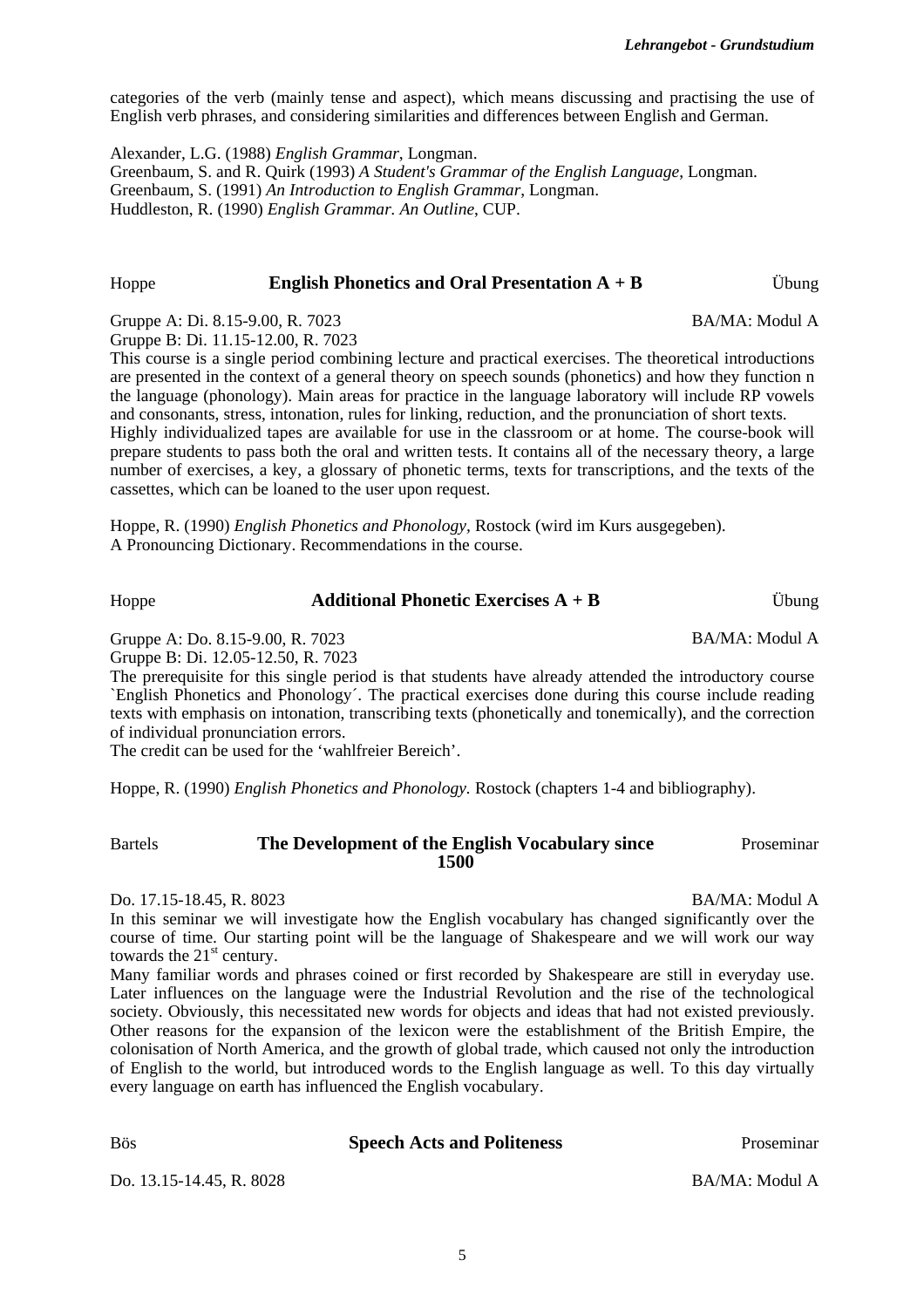#### *Lehrangebot - Grundstudium*

No matter whether we want to ask somebody a favour, to apologise or to offer something, there is always a range of possibilities to express these speech acts. Our choice is usually influenced by an endeavour to be polite. Starting out from Austin's and Searle's speech act theory, the linguistic means by which 'polite' behaviour is realised will be focussed on. We will discuss strategies to prevent somebody from losing face and look at ways to form speech acts such as requests, apologies, and offers.

A selected bibliography and topics for presentations and papers will be provided at the beginning of the term.

# **Kultur Großbritanniens und Nordamerikas**

#### **Grundkurs: Introduction to British and American Studies A + B + C**

Gruppe A (Rossow): Di. 7.30-9.00, R. 8023

Gruppe B (Rossow): Fr. 7.30-9.00, R. 8023

Gruppe C (Buchholz): Do. 13.15-14.45, R. 8023

This course, which is intended to impart basic knowledge and skills (including language skills), is conducted in English. Students are introduced to a variety of reference and other basic literature. The course concentrates on the reading, complementation, and discussion of written texts. Topics and themes include patterns of settlement and migration; historical development of the United Kingdom and the USA; physical, political and economic geography; political systems; education; media; and economic, industrial, and international institutions and issues. The approach is mainly comparative.

#### Susemihl **Images of the North American Indian** Proseminar

Di. 11.15-12.45, R. 8028 BA/MA: Modul C

Various images of the American Indian have always been fundamental to North American culture. From the paintings and photographs of the  $19<sup>th</sup>$  century to the spectacle of Buffalo Bill's Wild West Show, from the mass media images of Oka to "Dances with Wolves"– the "imaginary Indian" has always been with us, oscillating throughout history from friend to foe, from Noble Savage to bloodthirsty warrior, from debased alcoholic to wise elder, from monosyllabic "squaw" to eloquent princess, from enemy of progress to protector of the environment. This course examines how various historical and contemporary images or representations of the North American Indians have emerged and changed over time, and explores the cultural world views, ideas and values behind those images. Further discussion will center on how these images affect the relationships between Indians and Whites. After critical analysis of images, strategies for changing images will be explored. This will be done through lectures, presentations, group and individual activities, critical viewing and analysis of photographs, films, videos, magazines, newspapers, and other media forms.

A reader will be provided at the beginning of the course. The following text will be ordered at the "Universitätsbuchhandlung Thalia":

Taylor, Drew Hayden. *Alternatives*. Toronto: Talonbooks, 2000.

#### Linke **Contemporary Media Images of Scottishness** Proseminar

#### Mi. 9.15-10.45, R. 8028 BA/MA: Modul C

Starting from the assumption that "Scottishness" is a social construction, students will look at how British electronic media construct images of Scotland and the Scots, which stereotypes are circulated and how different media genres provide different images. At the beginning of the term, there will be introductory sessions on Scotland and Scottish history, and methods of film and TV studies. We will continue with the analysis of films from "Whisky Galore" (1949) to "Trainspotting" (1995), and of TV productions such as "Hamish Macbeth" and "Monarch of the Glen". **The films and TV programmes have to be viewed outside classes, and students who decide to enrol in this course are required to participate regularly in the film shows on Monday afternoons, 5 p.m., R. 7020.**

6

BA/MA: Modul C

Grundkurs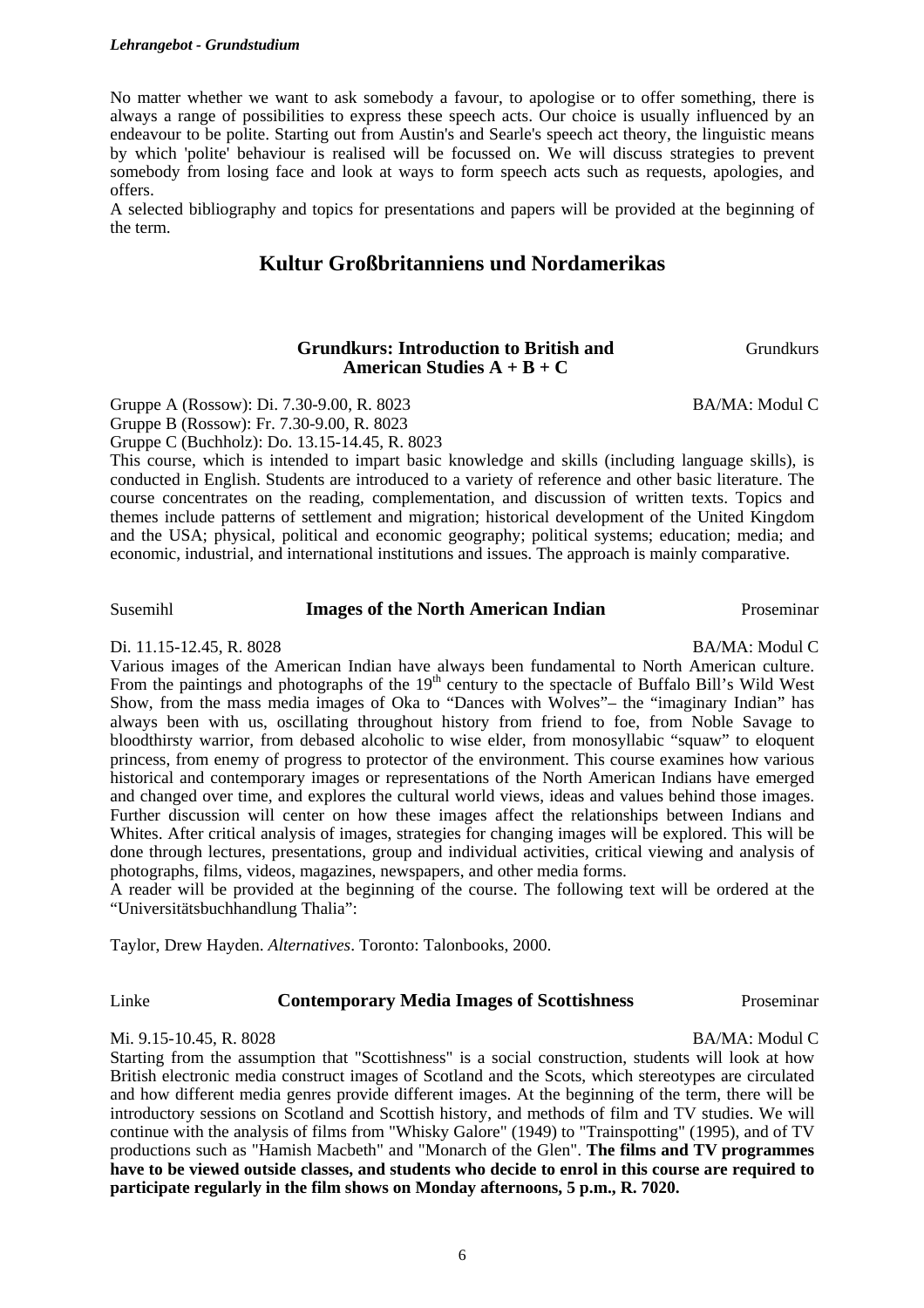### Rossow **Ulster - Past and Present** Proseminar

Fr. 11.15-12.45, R. 8023 BA/MA: Modul C

Volatile and dynamic, Ulster has for centuries been at the eye of the storm between Ireland and Britain, the complexity of its history embroiling its people and baffling the outside world.

The course does not even attempt to provide a comprehensive account of the province, spanning nine thousand years. Rather, using a highly selective approach, only some of the arguably most significant events and developments are analysed. These include, among others, the early settlements; the plantations and the Penal Laws; the rise of the United Irishmen and Orangeism; the Act of Union; emigration and the Great Famine; the Home Rule crisis and partition; civil rights and the turmoil of the current troubles.

A reader with a selected bibliography and the list of topics for term papers will be provided at the beginning of the course.

# **Fachdidaktik und Vermittlungskompetenz**

## Siebold **Grundkurs: Grundfragen der Fachdidaktik Englisch** Übung

Mo. 11.15-12.45, R. 8028 BA/MA: Modul VK 1

ab 3. Sem. Inhaltliche Schwerpunkte: Gegenstand und Bezugswissenschaften der Fachdidaktik Englisch; Unterrichtskonzeptionen; Ziele und Inhalte des Englischunterrichts; didaktisch-methodische Grundstrukturen der Arbeit an Kenntnissen und der Entwicklung sprachkommunikativen Könnens; Lernerorientierung im Englischunterricht.

### **Study Tasks and Study Skills A + B** Übung

Gruppe A (Linke): Mo. 15.15-16.45, R. 8023

Gruppe B (Bockholt): Mo. 9.15-10.45, R. 8028 This course is for students who want to learn how to study effectively in English. It is designed to extend the range of skills needed to begin and complete your studies successfully and to enhance your employment prospects. Structured and straightforward guidance is given on the following topics: note taking, gathering and using information, essay and report writing, oral presentation. An interactive approach enables you to find out for yourself which study techniques are best suited to your own way of working. The classes will be accompanied by handouts and bibliographical references.

Hoppe **Phonetic-Communicative Competence A + B** *Übung* 

Di. 9.15-10.45, R. 7023 BA/MA: Modul VK 1

This course is a double period with lots of practical exercises and short theoretical introductions. The segmental consideration of phonemes, stresses, intonations and their realizations will provide a good foundation for reading texts aloud, presenting selected topics before an audience, and in face-to-face conversation. Topics will usually be presented in Standard British Pronunciation, but General American will be discussed if necessary. Part II will be a course in transcription of sounds, words, sentences, and texts, which again will have to be read and presented in class.

Materials will be handed out in class, and you should already own a new Pronouncing Dictionary. Credit: Teilnahmeschein

# **Sprachpraxis**

**Towards Proficiency I bzw. II** *Übung* 

BA/MA: Modul VK 1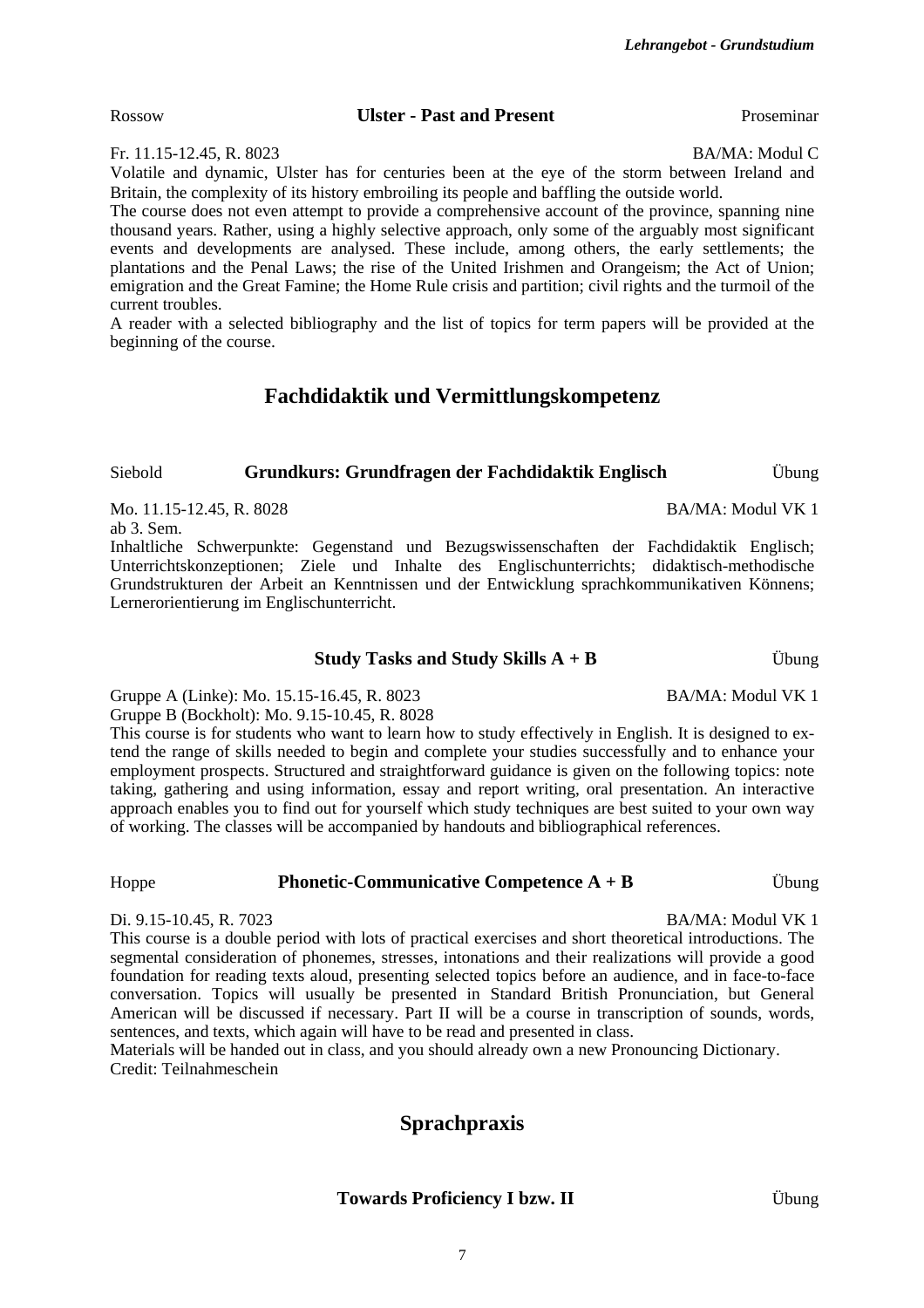BA/MA: Modul D 1. Semester (die Zuordnung zu Top I bzw. II ist abhängig vom Ergebnis des Diagnosetests) Top I: 2 SWS + 2 ergänzende SWS Top II: 2 SWS

This course, together with a number of skill-oriented courses offered, helps the students to develop and improve their English up to the standards required in the exam. It enables them to maintain their progress in English and improve the specific aspects of English in which they are weakest. More detailed, the aims of the course are to build on the vocabulary that the students already know and increase their range of expression. `Problem areas´ of English Grammar are revised in order to increase the students' awareness of and sensitivity to degrees of appropriateness in their use of English. The students are encouraged to improve their English outside class by reading widely and practising it with native speakers and with each other. Last but not least, we hope to make the students are made aware of the fact that they themselves are most responsible for their own progress. The material is organized in units, each of which is based on a different topic and contains a variety of exercises and activities, focussing on the knowledge and skills students require for their English studies. As they work through the material, students will revise progressively and, at the same time, build up their level of proficiency.

Zur Anschaffung empfohlene Wörterbücher:

| einsprachige Wörterbücher:  | Oxford Advanced Learner's Dictionary of Current English oder |
|-----------------------------|--------------------------------------------------------------|
|                             | Longman Dictionary of Contemporary English                   |
| zweisprachige Wörterbücher: | Collins oder Langenscheidt oder                              |
|                             | Pons Deutsch-Englisch/Englisch-Deutsch                       |

|                          | <b>Towards Proficiency I</b>                                                                                                                                                                                                                                                                                                                                                                                                       | Übung                 |
|--------------------------|------------------------------------------------------------------------------------------------------------------------------------------------------------------------------------------------------------------------------------------------------------------------------------------------------------------------------------------------------------------------------------------------------------------------------------|-----------------------|
|                          | Gruppe A (Hoppe): Mo. 13.15-14.45, HS 14; Do. 11.15-12.45, R. 7023<br>Gruppe B (Jahnke): Di. 15.15-16.45, HS 12; Fr. 9.15-10.45, R. 8028                                                                                                                                                                                                                                                                                           | <b>BA/MA: Modul D</b> |
|                          | <b>Towards Proficiency II</b>                                                                                                                                                                                                                                                                                                                                                                                                      | Übung                 |
|                          | Gruppe A (Hoppe): Do. 9.15-10.45, R. 7023<br>Gruppe B (Adam): Mo. 17.15-18.45, HS 14                                                                                                                                                                                                                                                                                                                                               | <b>BA/MA: Modul D</b> |
| Adam                     | <b>Translation English-German I</b>                                                                                                                                                                                                                                                                                                                                                                                                | Übung                 |
| Mi. 15.15-16.45, R. 8028 | The aim of this course is to develop the students' ability to translate texts of different kinds into good<br>idiomatic German. We will start with newspaper cuttings of different topics and deal with language<br>structures. In the second half of the course we will deal with short stories; the emphasis will be on<br>stylistic differences. Texts will be given to you in class, and the main work will have to be done as | BA/MA: Modul D        |

#### Jahnke **Basic Writing Skills A + B** Übung

Gruppe A: Mi. 9.15-10.45, R. 229

Gruppe B: Mi. 13.15-14.45, R. 8023

homework. In class, we will compare and discuss your translations.

This is a controlled course which does not encourage the student, in the early stages, to attempt a lot of free expression. The principle animating the course is to give the student clear-cut quantities of interrelated material. In one compact system, the student is provided with core information on grammar, levels of formality, spelling, punctuation, word use and formation, composition and editing. Grammatical and other material appears in model texts before it is described and practised. In addition to regular preparation, the student will be expected to hand in a number of written assignments.

BA/MA: Modul D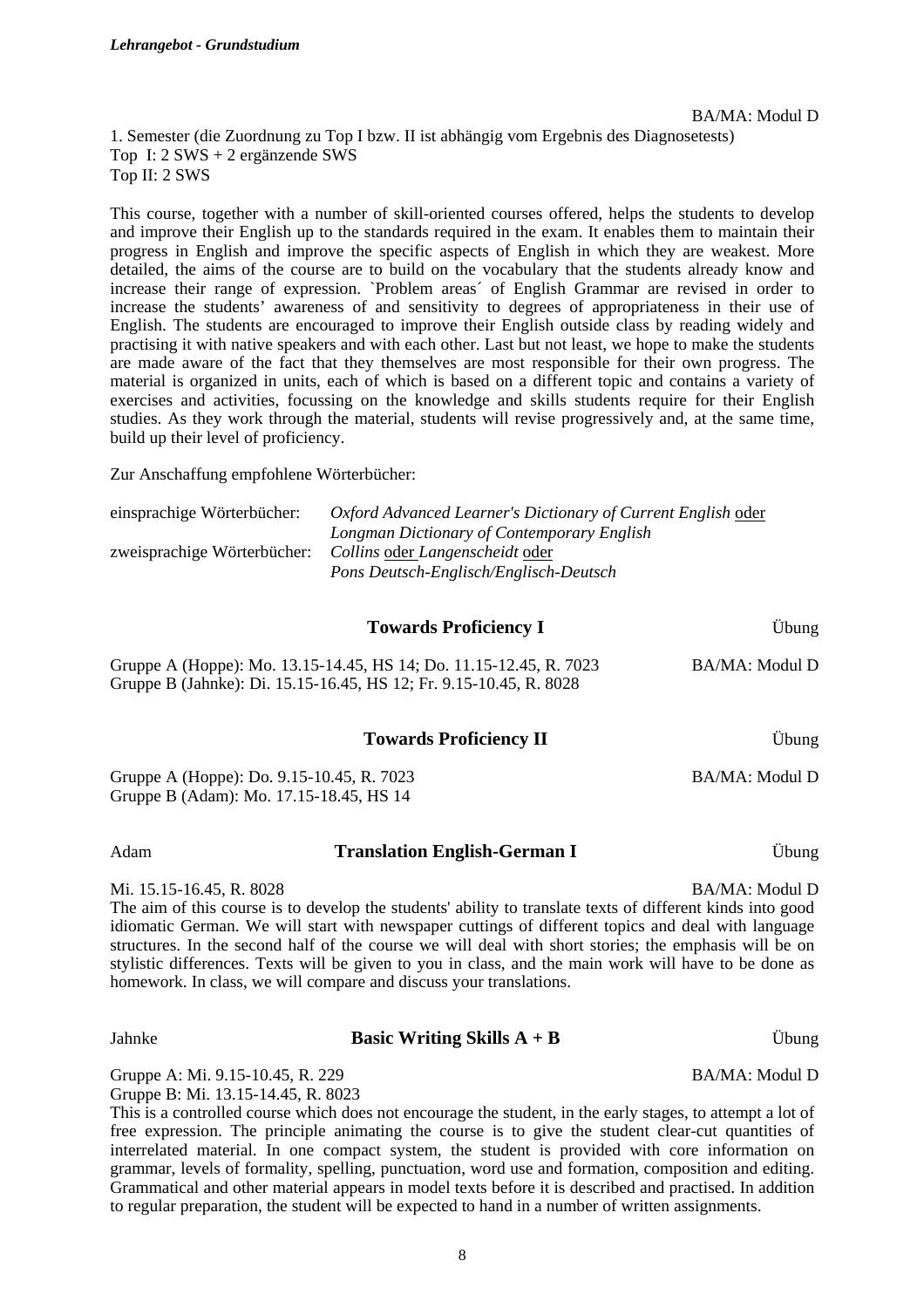Jahnke **Introduction to Translation** Übung

Di. 13.15-14.45, HS 14 BA/MA: Modul D

Primarily, this course aims at mastering certain principles which are applied when translating into and from the English language with special consideration for English-German language relations. The course deals with a number of semantic and grammatical problems which constantly recur when translating and demonstrates that techniques can be developed to solve them. It concentrates on the students' mental preparation for the task, various approaches to translating, and the development of systematic strategies. This is not done on the basis of coherent texts, but with the help of carefully chosen examples in the form of collocations and individual sentences. The course is also designed to help students expand their vocabulary and begin establishing their own individual files of words, phrases, collocations, etc. which they do not find in their dictionaries.

Do. 17.15-18.45, R. 8028 BA/MA: Modul D

In this class we will discuss topics like education, films and cinema-going, music, sport and fitness, problems of young people, current political affairs, amongst others. Students will be asked to give an introduction, discuss or debate the problems raised, also guide discussions. The main aim is to enlarge the active vocabulary, use language functions accurately, and to develop confidence in speaking from notes or freely.

Maximum no. of participants: 15

#### Hoppe **Remedial Grammar A + B** Übung

Gruppe A: Mo. 15.15-16.00, HS 14

Gruppe B: Mo. 16.15-17.00, HS 14

This course is highly recommended to those students who did not do particularly well in the assessment test and feel that they should improve their grammar. The course will provide a lot of practice and discussion on topics such as word order, formation of questions, tense and aspect, passive voice, articles, complex sentences, etc.

This is an optional course. Regular participation will entitle the student to a credit for the *wahlfreier Bereich*.

One of the following scientific grammar books should be in your possession. In accordance with your regular grammar courses we recommend one of the first two.

- Leech, G. and J. S. Svartvik (1992) *A Communicative Grammar of English*, London: Longman.
- Greenbaum, S. and R. Quirk (1993) *A Student's Grammar of the English Language,* London: Longman.
- Thompson, A.J. and A.V. Martinet (1990) *A Practical English Grammar*, Oxford: OUP.
- Swan, M. (1992) *Practical English Usage. A Reference and Practice Book for Intermediate Students*, Cambridge: CUP.

#### Gall **Technology Enhanced Language Learning** Übung

Do. 7.30-9.00, R. 7021

This optional course is aimed at students who have little experience of using modern technology (especially computers) for language learning and who wish to acquire new skills. The course will cover the following areas:

- Basic video and audio technology; Satellite television and radio; Worldband-receiver and BBC-English
- Basic computer literacy: PC hardware, Windows; Computer-assisted language learning materials
- Encyclopaedias, bibliographies, dictionaries, etc. on CD-ROM
- Computer-based testing; Using computer databases; Using concordances
- Internet and e-mail

#### BA/MA: Modul D

N.N. **Oral Skills I** Übung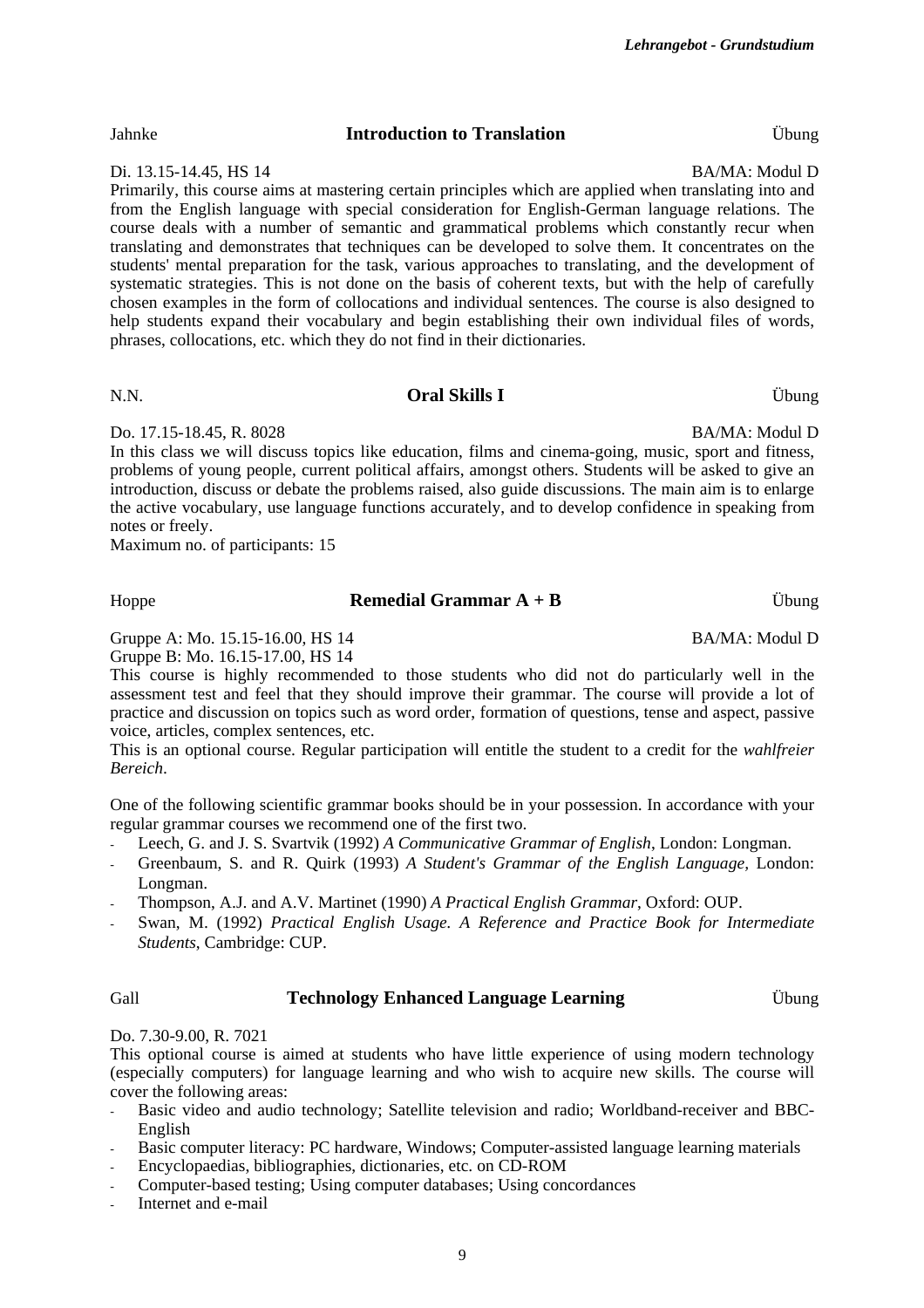Course participants (maximum no.10) will be able to take advantage of the excellent computer facilities in the *Medienkabinett* and PC-pool.

# **Hauptstudium**

# **Literaturwissenschaft**

Klaus **Renaissance-Utopien** Hauptseminar

Mo. 17.15-18.45, R. 8023 BA/MA: Modul F

Allenthalben wird heute das Fehlen utopischer Gesellschaftsentwürfe festgestellt, ja vom "Ende der Geschichte" ist gelegentlich die Rede. Es kann daher reizvoll sein, einen Blick zurückzuwerfen auf die frühe Neuzeit, in der mit Thomas Morus' lateinisch geschriebener *Utopia* (1516) das Werk entstand, das dem ganzen Genre den Namen gegeben hat. Im Vordergrund des Seminars wird die Behandlung dieses Entwurfs einer idealen Gesellschaft stehen. Auch Francis Bacons eher wissenschaftlich ausgerichtete Gegenwelt in dem Fragment *New Atlantis* (1627) und Henry Nevilles sexuelle Befreiungsvision *The Isle of Pines* (1689) sollen noch erörtert werden. Alle drei Werke sind enthalten in

Bruce, Susan ed. (1999): *Three Early Modern Utopias*, Oxford: Oxford World's Classics [wird in der Weiland Universitätsbuchhandlung bestellt].

In dieser Lehrveranstaltung kann der HS-Schein "Ältere Literatur" erworben werden. Bei mehr als 32 Einschreibungen wird in der ersten Sitzung (7. Oktober 2002) eine Aufnahmeklausur geschrieben.

#### Mackenthun **Writing the Line, Dividing the Land: The Mason-Dixon Line in History and Fiction**

Do. 11.15-12.45, R. 8023 BA/MA: Modul F

In 1763 the English astronomers Charles Mason and Jeremiah Dixon set out on a four year surveying expedition in order to determine the borderline between the states of Pennsylvania and Delaware. With the conflicts over slavery in the nineteenth century, the line was extended westward along the Ohio River and became the symbol for the political division running through American society - between the slaveholding states in the South and the 'free' states of the North. In this seminar, we will discuss the cultural significance of surveying in general (how does the arbitrary imposition of lines on pieces of paper shape people's conception of the land?) and then look at various fictionalizations of the 'Line' (and of what it symbolizes) in the past 200 years. Students are requested to purchase and start reading the following during the term break (books are on order at Thalia bookstore): Thomas Pynchon, *Mason & Dixon*; Mark Twain, *Huckleberry Finn*; Toni Morrison, *Beloved*. Further material will be provided in form of a mastercopy.

#### Mackenthun **Native American Literature** Hauptseminar

Do. 15.15-16.45, R. 8028 BA/MA: Modul F

Since the 1970s, Native American literature has become an important literary voice in the United States. Written for both Native and Euro-American audiences, these novels express the multiple conflicts experienced by American Indians today - conflicts arising from the situation of growing up between two cultures and the estrangement from the culture of their ancestors, of being torn between the traditional values of a life 'in harmony with nature' and the seductions of the 'American Way of

10

Hauptseminar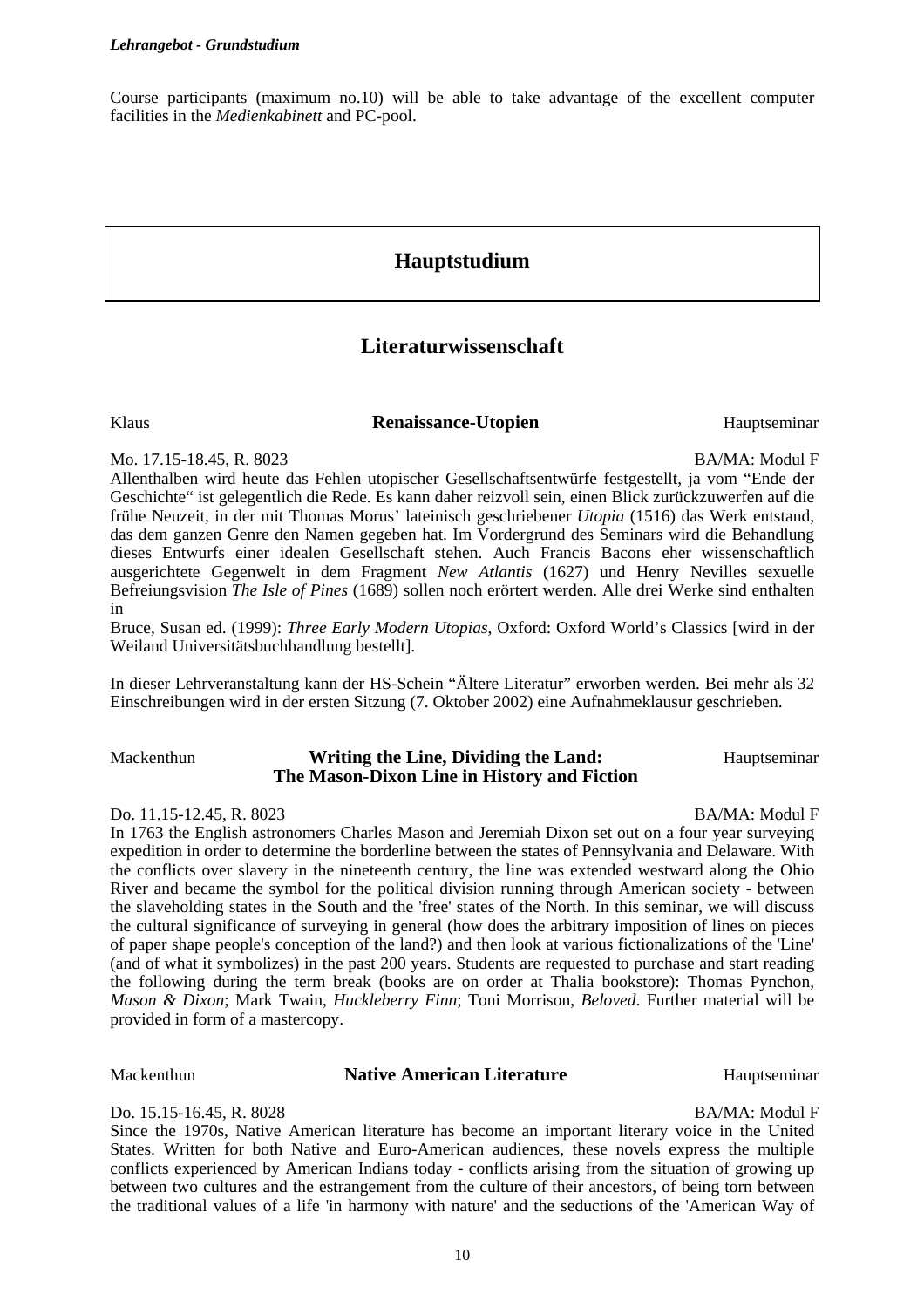Life,' of being romanticized into icons of ethnic authenticity while witnessing the continuing violation of their human rights. Participants in this course should purchase the following three novels (on order at Thalia bookstore) and start reading in the term break: Leslie Marmon Silko, *Ceremony*; Louise Erdrich, *Love Medicine*; Louis Owens, *The Sharpest Sight*. Students wishing to obtain a Leistungsschein will have to give a short class presentation of a fourth novel. Theoretical background texts will be provided in a mastercopy.

Note: Students interested in intensifying the topic are encouraged to also attend Geneviève Susemihl's seminar on Native American History/Culture.

#### Klaus **The Feminisation of Working-Class Fiction: Pat Barker, Livi Michael, Agnes Owens (Second Announcement)**

Mo. 13.15-14.45, R. 8023 BA/MA: Modul F

The working-class novel has traditionally been the terrain of the male writer, and masculinity often enough its trademark. Female working-class novelists were far and few between. However, from the 1980s onward a growing number of women writers in Britain have moved into this field and changed its character in the process. This is in part the result of deindustrialisation which has devalued the skills and diminished the role of the male breadwinner while providing fresh job opportunities, in the service sector, for women. In part it is a consequence of the new self-confidence derived from a burgeoning feminism.

Pat Barker, Agnes Owens and Livi Michael have all in their individual ways made major contributions to this still developing genre. Livi Michael has agreed to come to Rostock to read from and talk about her work for two consecutive meetings. This is a rare chance to look into and query the practice of a contemporary writer.

Barker, Pat (1986): *Liza's England*, London: Virago. Michael, Livi (1997): *All the Dark Air,* London: Vintage. Michael, Livi (2000): *Inheritance*, London: Viking. Owens, Agnes (1994): *A Working Mother,* London: Bloomsbury.

[*Liza's England* and *Inheritance* will be ordered at Weiland Universitätsbuchhandlung; *All the Dark Air* and *A Working Mother* can be obtained from me.]

#### Wallat **Contemporary American Authors: Raymond Carver and John Irving**  Hauptseminar

Mi. 11.15-12.45, R. 8028 BA/MA: Modul F

The `worlds´ of Raymond Carver and John Irving are very different. In his short stories, acclaimed to be masterpieces of American fiction, Carver gives insight into the lives of America's working class and poor, as well as sometimes those of the upwardly mobile. Set in the mid-west, his spare stories, written in a developed Hemingway style, observe the lives of lonely men and women who drink, fish and play cards to ease the passing of time. John Irving, a highly imaginative storyteller whose fictional values and narrative techniques have invited comparison with Charles Dickens and other established nineteenth-century novelists, creates wild, exotic characters and weird events. His family sagas combine macabre humor with Dickensian sentiment and outrage at cruelty, dogmatism and injustice. At the base of his moral concerns is a rare and lasting regard for human kindness. Irving is one of America's most widely-read novelists.

This course provides an introduction to Raymond Carver and John Irving. Reading will include Raymond Carver's *What We Talk About When We Talk About Love* (1981) and John Irving's novels *The World According to Garp* (1978) and *Widow for One Year* (1998), and the critical reception of the novels and the short stories.

A reader with a list of topics for term papers will be provided at the beginning of the course.

The novels and the anthology of short stories will be available at the "Universitätsbuchhandlung Thalia".

Hauptseminar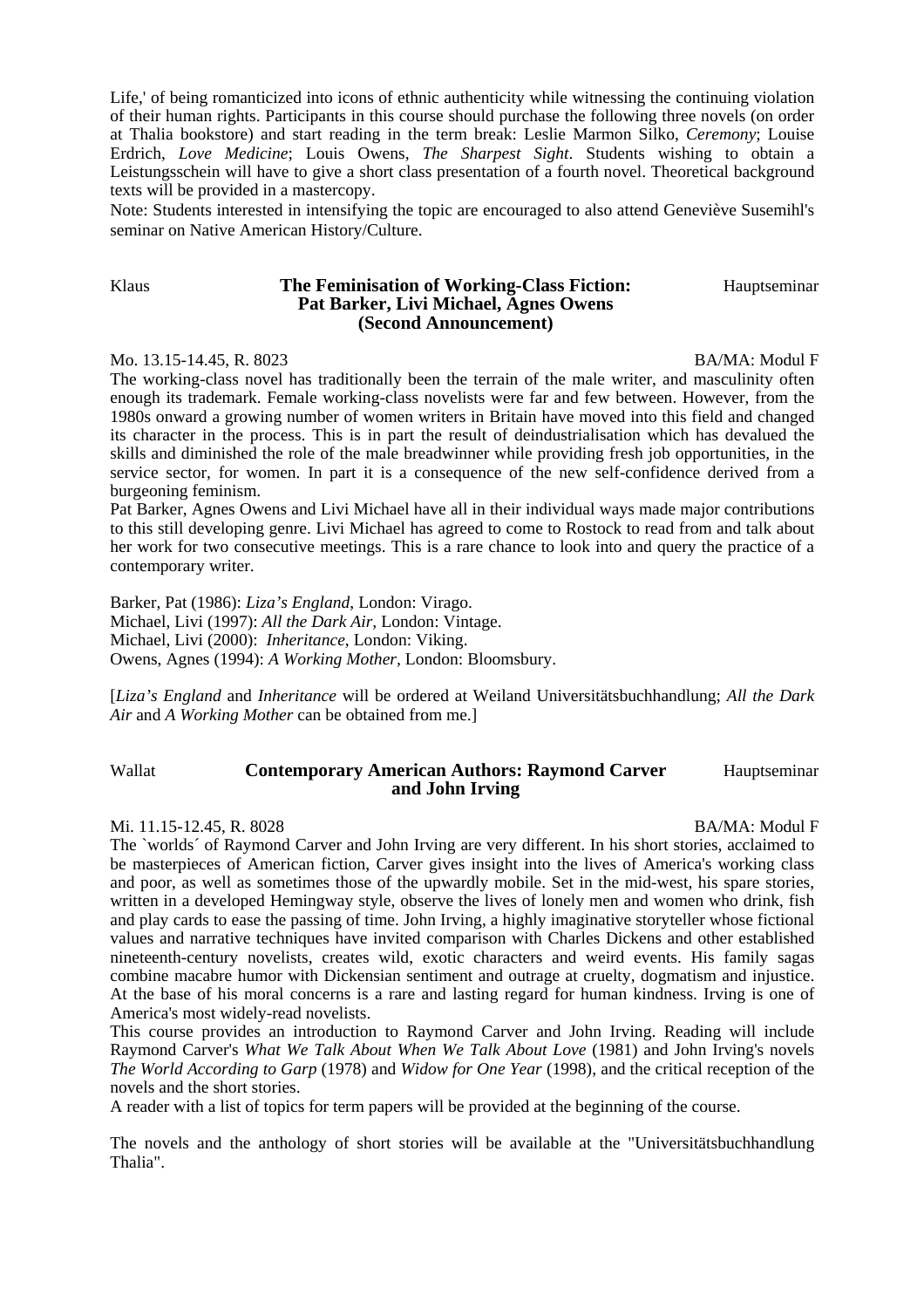#### Wallat **Examenskolloqium Amerikanische Literaturwissenschaft**

Mo. 11.15-12.45, 14tägl., gerade Wochen, R. 4035 BA/MA: Modul F Das Kolloquium dient der Vorbereitung auf das mündliche und schriftliche Examen. Angesprochen werden literaturtheoretische Fragestellungen bei der Bearbeitung der schriftlichen Themen, inhaltliche Problemstellungen bei der Vorbereitung auf das mündliche Examen sowie ggf. Schwerpunkte für die Erarbeitung von Staatsexamens- und Magisterarbeiten.

Die persönliche Anmeldung (erwünscht) dient der inhaltlichen Präzisierung dieser Veranstaltung.

# **Sprachwissenschaft**

#### **VORBEMERKUNG:**

Together with the lectures on psycholinguistics and cognitive linguistics (see p. [1\)](#page-0-0) the Hauptseminare described in this section will provide an opportunity for senior students (Hauptstudium) to explore all the major areas of descriptive linguistics once more: the lexicon, its structure and its storage in corpora and dictionaries; syntax, its patterns, interpersonal and textual aspects and the pragmatic, sociolinguistic and discourse tools that can be profitably applied to texts including present-day and earlier literary texts. To round the picture off, the course on advanced grammar will expand the description of practical grammar into the domain of stylistics.

Since these different approaches tend to converge in certain areas, only **a single Handapparat**  will be established in the library containing a core selection of books. Additional bibliographical advice for individual papers, regular updates of programmes and other information will be available on the **web site** (http://www.phf.uni-rostock.de/institut/iangam/ ungerer/sprachwiss.htm) which will be set up for my courses and will be accessible from 15 September onwards.

Participation will be strictly based on `Listeneinschreibung´. Outlines of oral presentations will have to be submitted by e-mail or discussed in my office hour a week before presentation in class. Ungerer

#### Ungerer **Corpus, Dictionaries and Lexical Structure** Hauptseminar

Mo. 9.15-10.45, R. 8023 BA/MA: Modul E

Corpus linguistics has been gaining in importance enormously as more and more texts have become available electronically. The course will survey the development from traditional anthologies and the first manually assembled collections to the multi-million corpora now available, but will also consider specialist corpora like the *Rostock Newspaper Corpus*, general aspects of corpus design and a selection of analytic tools. Dictionaries will also be approached from the corpus angle, but this will lead on to other aspects of dictionary design, to the range of dictionaries available and the impact computer presentation has on their use. Surveying the role played by synonyms, antonyms, hyponyms and prototypes and cognitive models in dictionaries will result in highlighting the interaction between lexicography and lexicology.

For general and technical aspects of the course see introductory remarks above.

Ungerer **Where Theory and Practical Application Meet: Functional Approaches to the Study of Language**  Hauptseminar

#### Do. 9.15-10.45, R. 8023 BA/MA: Modul E

Syntactic descriptions of language range from highly theoretical approaches to sets of memorizable rules. In this seminar we will steer a middle course by focussing on valency and case grammars (agents, patients, experiencers, etc.), on Dik's Functional Grammar as well as Halliday's Systemic Grammar, which includes interpersonal aspects like tense and sentence types and the textual aspects of theme/rheme and given/new structure; the major aspects of these systems will be discussed and tested against sample texts. As we shall see, valency and case grammars are helpful in explaining, for instance, adverbials, passives and certain types of compounds. Systemic Grammar has been carried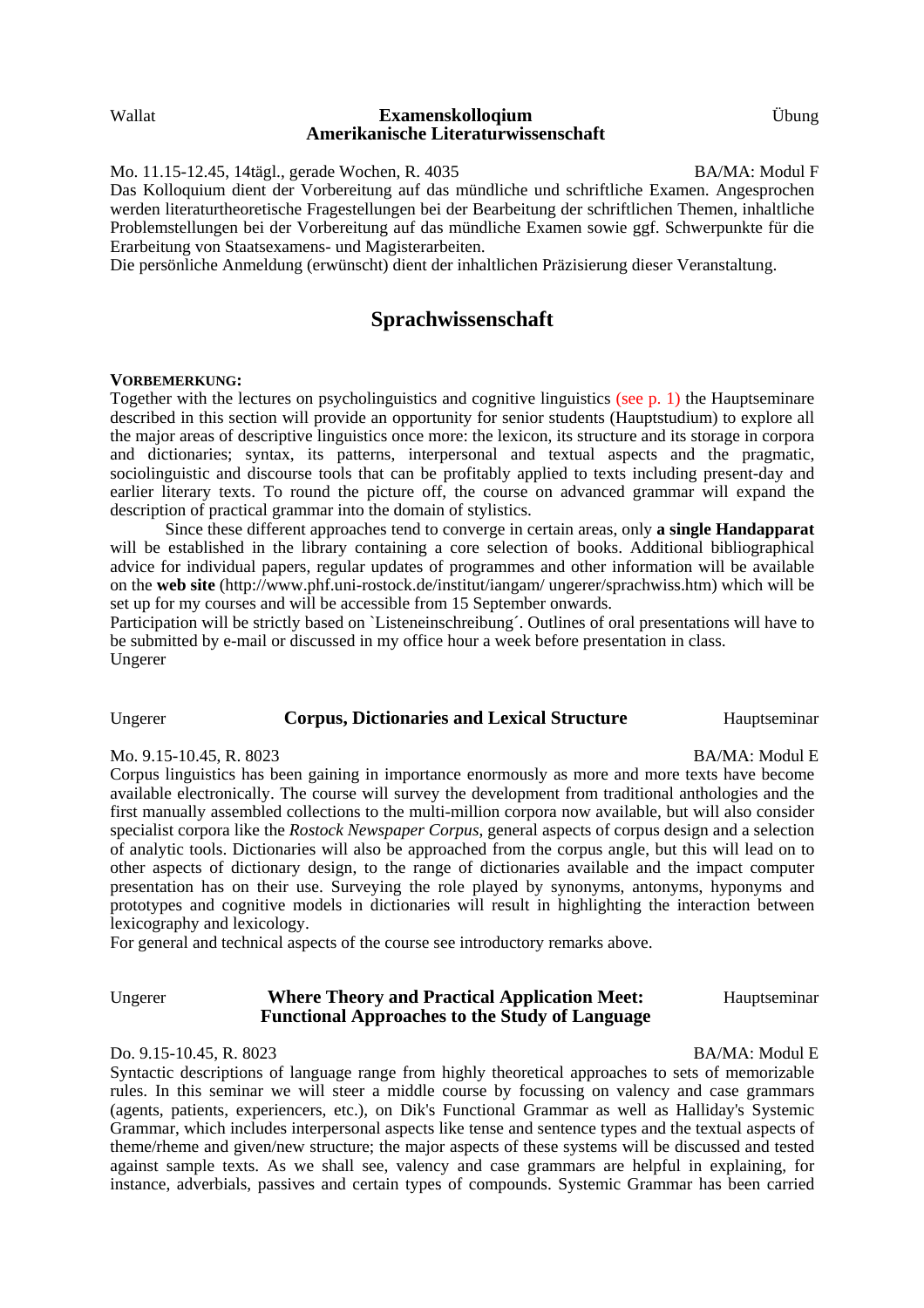beyond the level of the sentence and has been used to describe text types and stylistic registers, and even talk shows.

For general and technical aspects of the course see introductory remarks above.

#### Ungerer **Linguistic Analysis of Literary Texts Past and Present**  Hauptseminar

Fr. 9.15-10.45, R. 8023 BA/MA: Modul E

The aim of the course is to explore how various linguistic approaches can be used for the analysis of literary texts. The methods covered will include structural analysis, conversation analysis (turn-taking, preference and repair, etc), speech act analysis, conversational maxims and politeness strategies as well as sociolinguistic aspects like gender and class. Presentations and papers will focus on one of the linguistic aspects considered, including its application to passages of suitable text samples from the 17th century onwards. Participants are invited to suggest their own favourite genres and texts in the first class.

This course can be used to acquire the Teilnahmeschein in Sprachentwicklung/Sprachgeschichte. For general and technical aspects of the course see introductory remarks above.

#### Ungerer **Advanced Grammar** Übung

Do. 15.15-16.00, R. 7023 BA/MA: Modul E

The course will start out with a survey of noun grammar and determiners (use of the definite article, of *some, any, every, each, all*, etc), then dwell for some time on the use and positioning of adverbials before finally focusing on clause types and the non-finite structures used to replace them (infinitives, gerunds, participles). Based on a hand-picked collection of examples the course will combine presentational phases with exercises. The aim is to get beyond the mere distinction of correct and incorrect use and to show how an understanding of the pragmatic aspects of grammatical items can help to make the right kind of stylistic choices.

# **Kultur Großbritanniens und Nordamerikas**

| Mackenthun | Writing the Line, Dividing the Land:        | Hauptseminar |
|------------|---------------------------------------------|--------------|
|            | The Mason-Dixon Line in History and Fiction |              |

#### Do. 11.15-12.45, R. 8023 BA/MA: Modul G

In 1763 the English astronomers Charles Mason and Jeremiah Dixon set out on a four year surveying expedition in order to determine the borderline between the states of Pennsylvania and Delaware. With the conflicts over slavery in the nineteenth century, the line was extended westward along the Ohio River and became the symbol for the political division running through American society - between the slaveholding states in the South and the 'free' states of the North. In this seminar, we will discuss the cultural significance of surveying in general (how does the arbitrary imposition of lines on pieces of paper shape people's conception of the land?) and then look at various fictionalizations of the 'Line' (and of what it symbolizes) in the past 200 years. Students are requested to purchase and start reading the following during the term break (books are on order at Thalia bookstore): Thomas Pynchon, *Mason & Dixon*; Mark Twain, *Huckleberry Finn*; Toni Morrison, *Beloved*. Further material will be provided in form of a mastercopy.

### Linke **[Aspects of Conte](#page-0-0)mporary Southern Culture** Hauptseminar

#### Di. 13.15-14.45, R. 8023 BA/MA: Modul G

At the start, we will look at the concept of "region" and various attempts to define the South. After a brief historical survey, the main part of the course will be devoted to the diversity of southern culture. Special attention will, for example, be paid to the Sea Islands and Gullah, to Louisiana and Cajun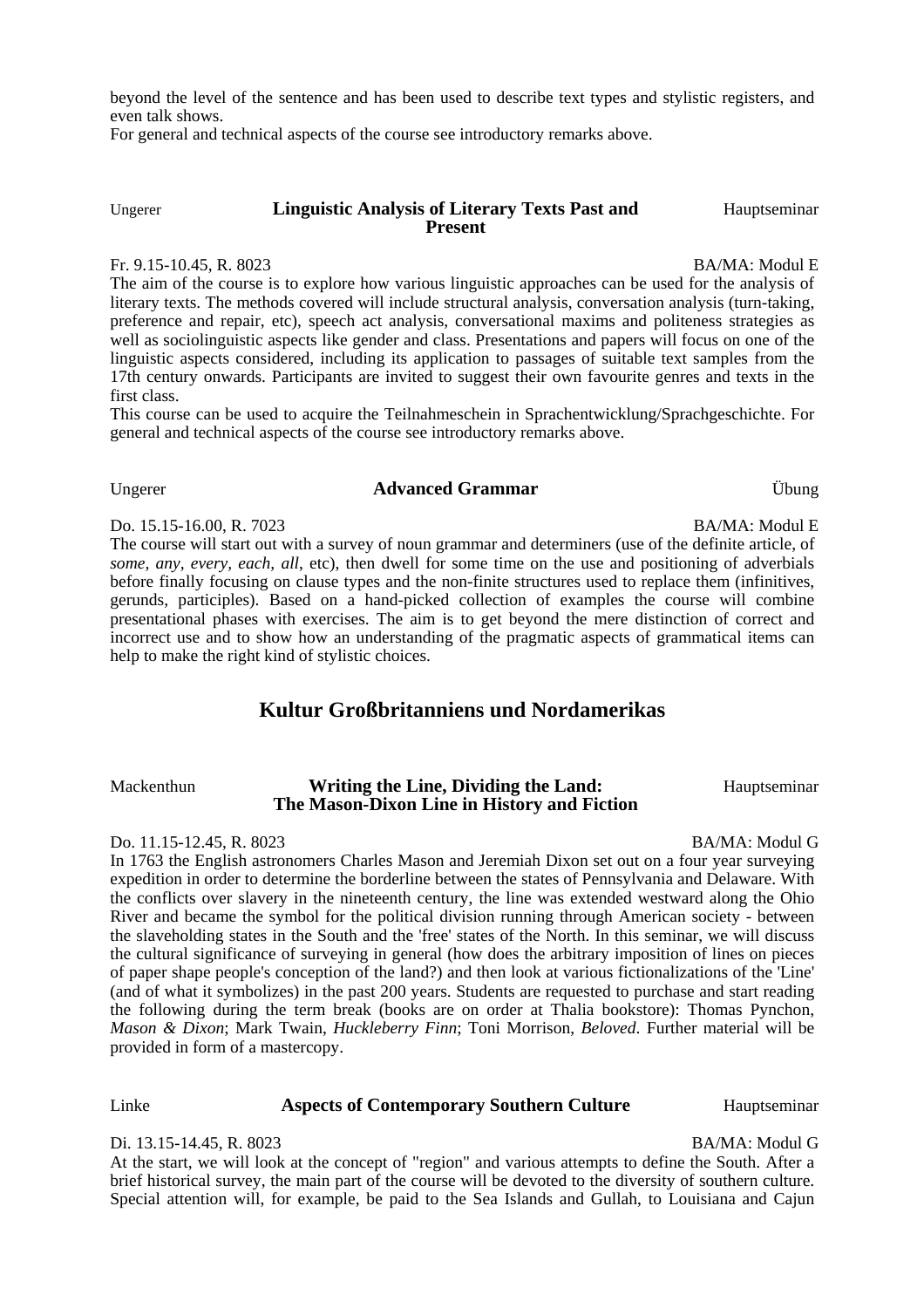culture, to ethnic/racial issues and the KKK, to the religious South, to changing perceptions of the stereotype of the redneck and to the subculture of Civil War re-enactments. Students will have some freedom to choose their own projects within the thematic framework of the course. Materials will be drawn from variety of sources, including film and the internet.

#### Rossow **Odd Man Out - Britain and European Integration in a Global Context**  Hauptseminar

#### Di. 11.15-12.45, R. 8023 BA/MA: Modul G

Britain's role in the European Community/Union has been that of the "odd man out" since it joined the organization in 1973. This course examines Britain's specific attitude or rather attitudes not only towards the European Community but also about Europe in general. Attitudes, since the British position has always been characterized by a wide range of different opinions among politicians, political parties and the general public.

The examination is carried out against the wider background of the country's transformation from a major colonial power that emerged victorious from the Second World War (in which it played a major role in defeating Nazi Germany) to one which is seemingly afraid of an increasingly integrated European Union potentially being dominated by a Franco-German alliance in which it might be demoted to the position of a second-rate member. The analysis is embedded in the wider global context in as much as it is relevant for Britain and the process of European integration.

A reader with a selected bibliography and the list of topics for term papers will be provided at the beginning of the course.

# **Fachdidaktik und Vermittlungskompetenz**

#### Garbe **Englischunterricht zwischen Vermittlung und Aneignung**

Proseminar

Di. 9.15-10.45, R. 8023

(5./6. Semester)

Die Lehrveranstaltung vertieft die im Grundkurs vermittelten Prinzipien des Lehrens und Lernens anhand typischer Unterrichtssituationen und -materialien. Die Studierenden werden befähigt, diese zu analysieren, zu entwickeln und zu gestalten.

Literaturliste bei der Seminarleiterin

Garbe/Siebold **Literarische Texte im Englischunterricht** Hauptseminar

Mi. 9.15-10.45, R. 8023

LA für Gymnasien, 7./8. Semester

Die Textdidaktik muss vor allem die Fähigkeit fördern, verstehend nachzuvollziehen, was andere bewegt hat, ihre Aussage so zu machen, wie sie sie machen. Ein weiterer Aspekt dieser Arbeit sollte es sein, dass den Schülern bewusst wird, dass 'jemanden verstehen' nicht heißt, dass das Verstandene bzw. die Position des anderen auch gebilligt werden muss. Schließlich gehört zur Textdidaktik auch die Fähigkeit, sich selber und anderen durch sprachlich explizierende Formulierungen zu verdeutlichen, was die gegenseitigen Positionen sind. Im Mittelpunkt des Seminars stehen deshalb aktive Methoden im Umgang mit literarischen Texten, die eine stärker traditionelle Teilung in Analyse und Imagination, Intellekt und Emotion vermeiden sollen. Stattdessen werden begründete persönliche Reaktionen auf den Text gefördert, bei denen die Schüler (literatur-)kritische Gedanken und Empathie verbinden können. Dabei wird der Wert individueller Arbeit nicht unterschätzt, jedoch sollen die Schüler zu partizipatorischen und kooperativen Aktivitäten angehalten werden, um Bedeutungen des Textes zu entdecken und sich damit auseinander zu setzen.

Literaturliste bei den Seminarleitern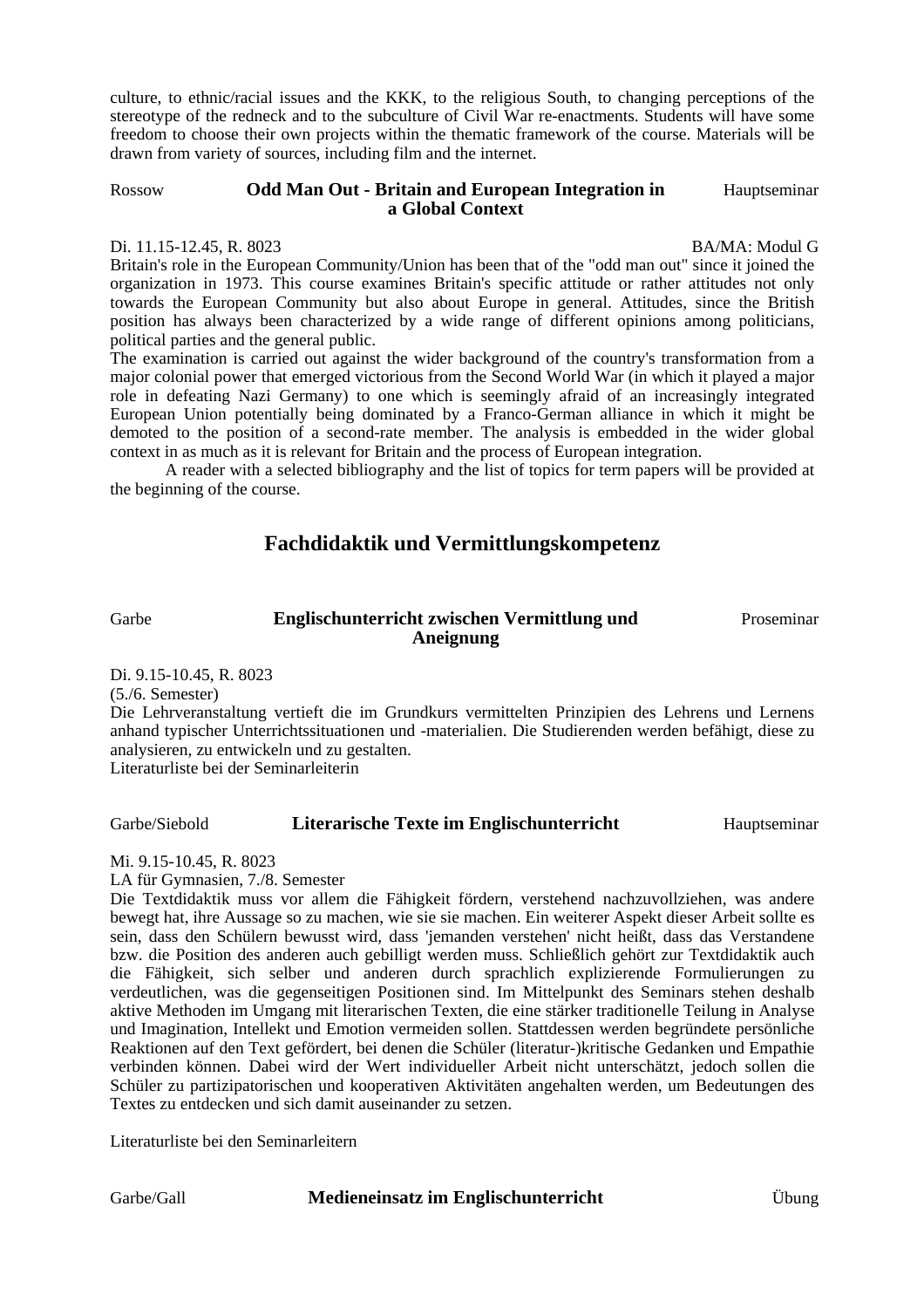Do. 9.15-10.45, 14tägl., ungerade Wochen, R. 8028

Im Mittelpunkt der Übung steht die effektive Nutzung moderner Medien unter fachdidaktischem Aspekt. Die Teilnehmer lernen verschiedene Medien und deren unterschiedliche didaktische Einsatzorte kennen, wählen sie entsprechend vorgegebener Unterrichtssituationen aus und erproben sie in Demonstrations- und Übungsphasen.

#### Garbe **Darstellendes Spiel im Englischunterricht** Übung

Do. 9.15-10.45, 14tägl., gerade Wochen, R. 8028

Theoretische Grundlagen des darstellenden Spiels und Möglichkeiten ihrer praktischen Umsetzung stehen im Mittelpunkt dieser Lehrveranstaltung. Die Studenten lernen die motivierende Rolle des darstellenden Spiels kennen und erwerben Kenntnisse über die Möglichkeiten des Einsatzes von zur Dramatisierung geeigneten Texten und Kriterien zu deren Auswahl. Eine optimale Prozessgestaltung wird anhand typischer Fallbeispiele geplant und diskutiert.

#### Siebold **Entwicklung des Sprechens im Englischunterricht** Übung

Di. 9.15-10.45, 14tägl., ungerade Wochen, R. 8028

Seit der "pragmatischen Wende" der siebziger Jahre wird Sprechen als kommunikatives Handeln bestimmt und didaktisch-methodisch reflektiert. Das mitteilungs- und adressatenbezogene Sprechen gilt mit Recht als Kernbereich des Englischunterrichts. Die Übung rückt anregende Verfahren und Techniken in den Mittelpunkt, die den Schülern helfen, ihr mündliches Ausdrucksvermögen im Englischen zu entwickeln und Scheu oder Zurückhaltung, die sie fühlen mögen, zu überwinden. Eine Grundlage hierfür stellen Videos zur Demonstration ausgewählter Lehrtechniken dar.

Literatur beim Seminarleiter (vgl. auch www.kommunikation-in-aktion.de)

### Garbe/Siebold **Planung und Analyse von Unterricht** Schulpraktische

Übungen

Zeit und Raum nach Vereinbarung

LA für Gymnasium, Haupt- und Realschule

Die Schulpraktischen Übungen begleiten das Proseminar oder schließen sich ihm an. Unter Anleitung eines Fachdidaktikers sammeln die Studierenden erste unterrichtspraktische Erfahrungen. Diese beziehen sich auf die Planung konkreter Unterrichtsstunden, ihre Durchführung und die Analyse. Die Studierenden sollen in die Lage versetzt werden, in vorausgegangenen Lehrveranstaltungen gewonnene Erkenntnisse und Einsichten zur Gestaltung von Unterrichtsstunden zu nutzen. Darüber hinaus sollen sie lernen, Unterrichtsstunden oder einzelne ihrer Phasen unter verschiedenen, in jedem Fall aber wissenschaftlich begründeten Aspekten zu beobachten, zu protokollieren und zu analysieren. Auf dieser Grundlage üben sie, Unterrichten zu reflektieren und zu diskutieren.

Mindt, Dieter (1995), *Unterrichtsplanung Englisch für die Sekundarstufe I*, Stuttgart/Dresden: Klett Verlag.

Ur, Penny (1996), *A Course in Language Teaching*, Cambridge: Cambridge University Press.

# **Sprachpraxis**

Jahnke **Translation English - German II** Übung

Gruppe A: Do. 11.15-12.45, R. 229 Gruppe B: Do. 13.15-14.45, R. 229

The main aim of this course is to further the students' development of translation skills on the basis of texts which are both authentic and wide-ranging in scope. The course activities are used to heighten

BA/MA: Modul I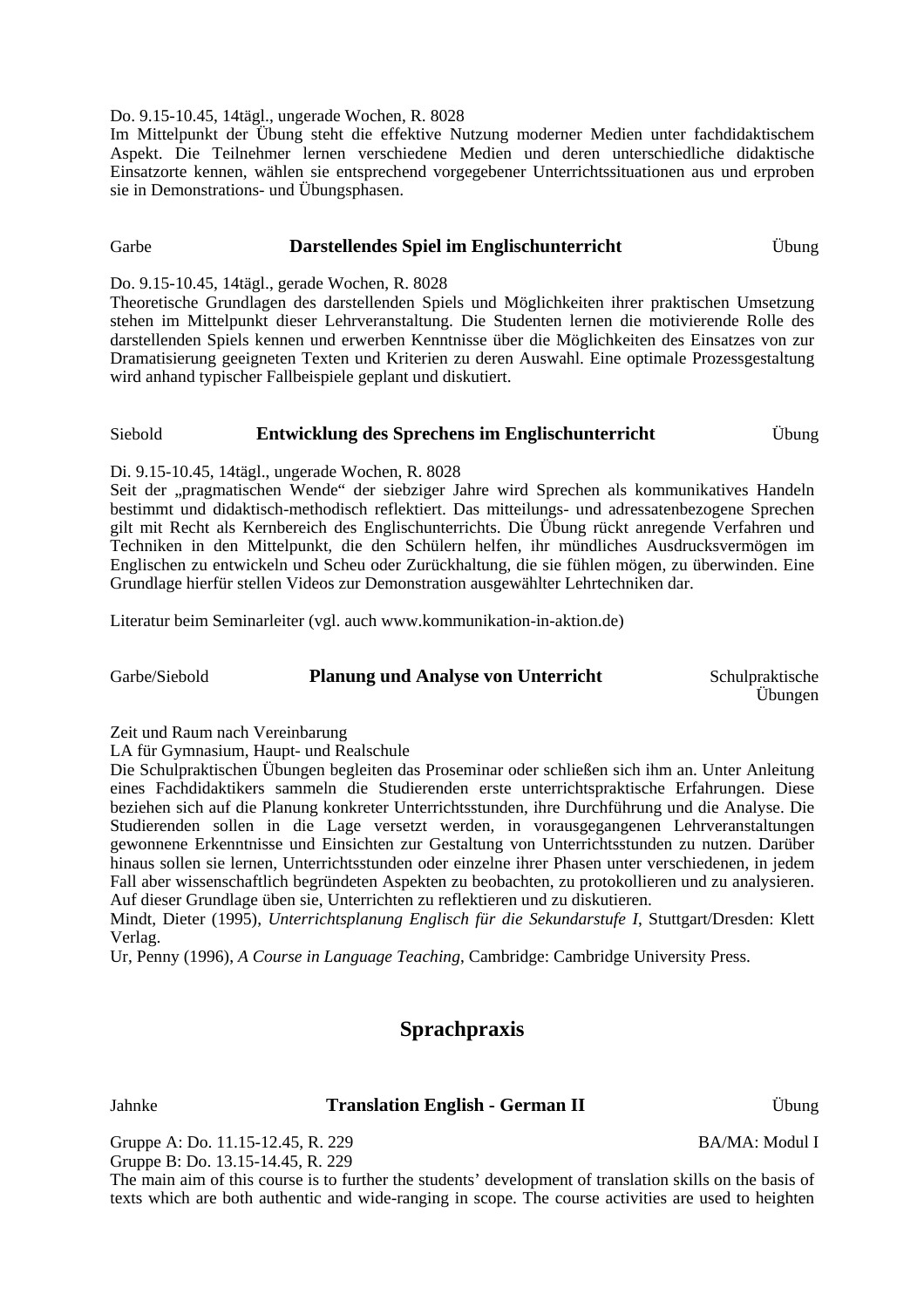the students' language awareness and to train them to search (flexibility) for the most appropriate words (accuracy) to convey what is meant (clarity). Special emphasis is placed on analysing style, tone and register of the texts selected. The material is also used to illustrate particular aspects of language and structure and to expand the students' vocabulary. The translations are compared, analysed and criticised in class.

A German-English/English-German Dictionary, a thesaurus, an English-English Dictionary

#### Flibotte-Lüskow **Translation German – English** Übung

Gruppe A: Fr. 9.15-10.45, R. 229

BA/MA: Modul I

Gruppe B: Fr. 11.15-12.45, R. 229

The main purpose of this course is to help students in recognising translation problems caused by various syntactic, structural, phraseological and intercultural factors.

By the end of the semester course participants will have developed strategies for solving such problems on their own. The first half of the course deals with traditional literary texts, where emphasis is placed on tone, style, and register. Later we will practice oral interpretation skills (interview  $\overrightarrow{Q}$  & A, conference presenting, and simultaneous interpretation). The last few weeks we will practice using prompts (target user texts) to translate examples from advertising and other "real world" areas.

If you take this class, you will have to prepare work on a weekly basis. If German is not your native language, you may want to check with the instructor before enrolling, as most activities in class require a high active level of both languages.

An extensive German-English/English-German dictionary, a thesaurus, an English-English dictionary, an etymological dictionary of German

#### Brehmer **Translation German - English (Examenskurs)** Übung

Di. 15.15-16.45, R. 229

This course is designed for students who intend to take their final translation examination in the coming academic year. Based on exam-type texts, the course concentrates on exam strategies while attempting to iron out basic problems of grammar. Students should have already attended the general translation course. Participants must prepare texts on a weekly basis and submit written translations for marking.

An extensive German-English/English-German dictionary, a thesaurus, an English-English dictionary, an etymological dictionary of German

### Adam **Reading and Discussion II** Übung

Mi. 13.15-14.45, HS 14 BA/MA: Modul I

The aim of this course is to further the development of reading skills. Mainly literary but also some non-literary texts and various kinds of worksheets provide the basis for the course. Students will have to study the texts, answer questions, prepare short talks and discuss problems. The course is thus also designed to expand the students´ vocabulary and their knowledge of grammar, as well as develop their ability to argue and reason. The students will have to prepare the texts in advance.

#### Adam **Business English** Übung

Mo. 15.15-16.45, R. 8028 BA/MA: Modul I

This course is intended to be an introduction to and development of business skills, such as business writing (business correspondence, reports, memos etc.), business reading, and listening and responding on the telephone. The vocabulary of the business world (finance, marketing, accounting terms) and communication skills for office occupations will be introduced and practised. An important part of the course is role playing, where students get the chance to apply what they have learnt and exercise their skills in decision finding and other situations.